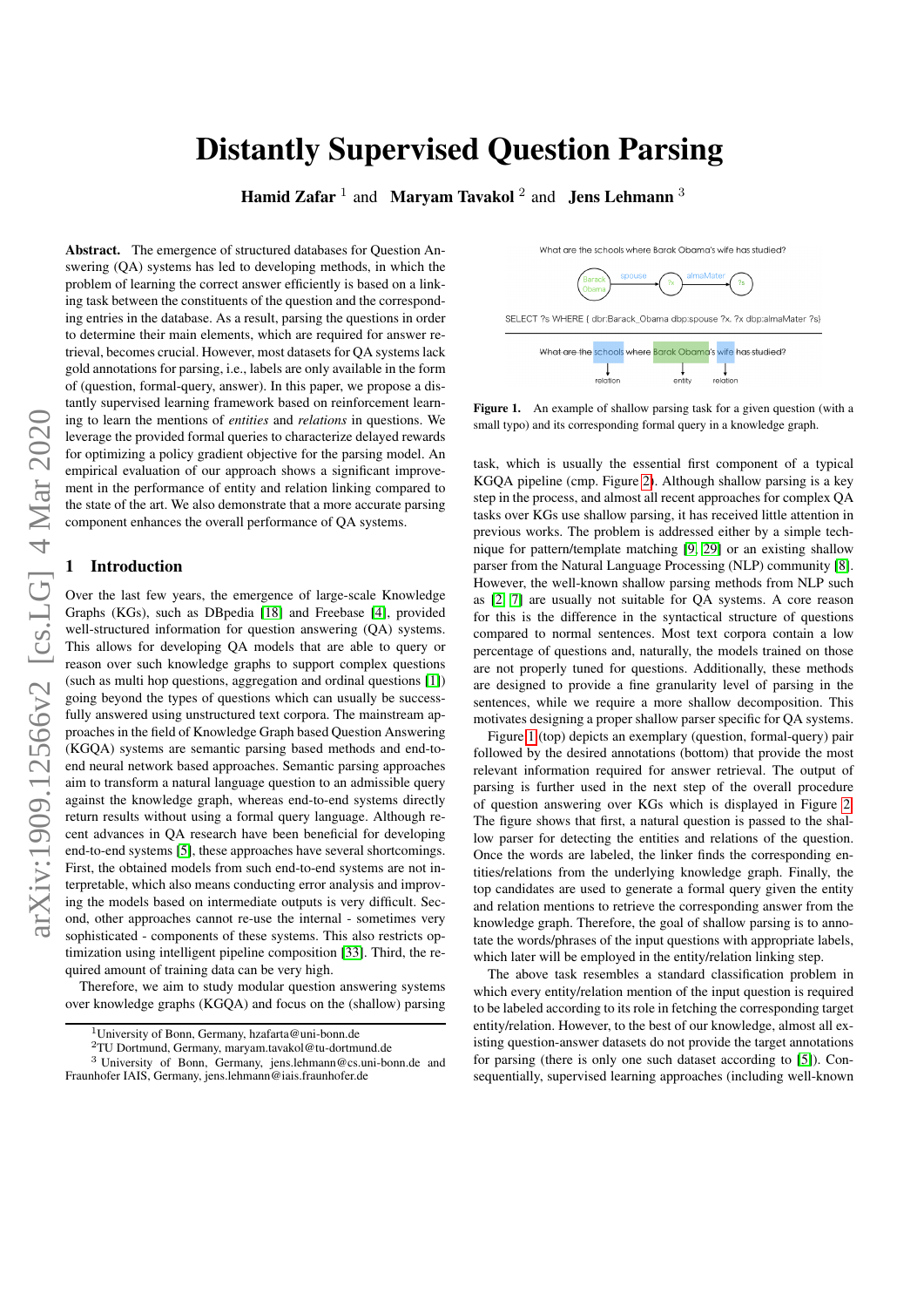

<span id="page-1-0"></span>Figure 2. The overall pipeline of question answering system over knowledge graph.

NLP parsers) fall short in addressing the shallow parsing problems in QA systems over KGs. Nonetheless, since the target entities/relations are the building blocks of the formal query, we can exert the performance of the linker module as a distant measure for the evaluation of the parser. For instance, in the given example of Figure [1,](#page-0-0) if the parser only labels "*Barak*" as an entity and not "*Barak Obama*", the linker may not be able to accurately retrieve the corresponding target entity, thus the lower performance of the linker can be interpreted as a distant measure to evaluate the performance of the parser.

Hence, we propose a novel sequential approach to model the task of distant supervision in a Reinforcement Learning (RL) framework where the long-range loss determines a delayed reward signal. Although reinforcement learning has demonstrated successful performance in many complex tasks [\[24,](#page-7-5) [39\]](#page-7-6), it has been insufficiently explored in NLP domain. Some examples are using RL in text summarization [\[16\]](#page-7-7), structure induction [\[45\]](#page-7-8), and dialog systems [\[34,](#page-7-9) [19\]](#page-7-10). The cognitive process of human to analyze a question (or a sentence in general) is sequential in nature, and in our case of English language, from left to right. More precisely, while a question is read from left to right, after spotting the first entity/relation mention, identifying the subsequent entities/relations becomes easier by relating the next words to the previously detected parts. Reinforcement learning approaches are able to perfectly replicate this natural behavior. We thus model the task of shallow parsing in QA systems over KGs in a Markov Decision Process (MDP) framework in which the labels can be only obtained at the end of the sequence and are equivalent to the delayed reward in RL scenarios. Therefore, the MDP setting copes with the distantly supervised problem, by utilizing the distant metrics as the reward of a complete question. We further employ a policy gradient optimization technique to learn an optimal policy for labeling the constitutes of the questions in this framework.

Empirically, our model exhibits excellent performance compared to the state-of-the-art methods in the tasks of entity/relation recognition on three popular benchmark datasets. Furthermore, we demonstrate that our approach can be easily integrated into existing entity/relation linking tools and enhances their accuracy, which leads to improving the overall performance of the QA systems. The remainder of the paper is structured as follows. The next section presents the related work on entity/relation detection and linking approaches, as well as related techniques used in QA systems. We introduce the details of our proposed approach in Section [3](#page-2-0) followed by the empirical study in Section [4,](#page-3-0) and Section [5](#page-6-5) concludes our contributions.

# 2 Related Work

Traditionally, entity linking and relation linking problems are addressed independently in different applications. There are many works that solely focus on entity recognition and linking [\[13,](#page-7-11) [21,](#page-7-12) [10,](#page-7-13) [25,](#page-7-14) [35,](#page-7-15) [44\]](#page-7-16). These approaches exert a wide range of techniques and methods ranging from heuristics and rule-based methods to supervised learning, and most recently deep neural networks. Shen et al. [\[31\]](#page-7-17) provide a survey on various approaches and tools for entity disambiguation and linking and their applications in different fields such as question answering. They conclude that the process of entity linking commonly consists of two main steps: generation of candidate entities, in which irrelevant items are filtered out, and a ranking method to identify the best candidates.

On the other hand, several other approaches exist that concentrate only on the task of relation detection as well as linking [\[26,](#page-7-18) [12,](#page-7-19) [27\]](#page-7-20). In contrast to relation extraction that have been an active field of research in natural language processing domain [\[47,](#page-7-21) [23,](#page-7-22) [11\]](#page-7-23), relation linking has received less attention. However, relation linking has an important role in various applications e.g., question answering, knowledge graph completion, etc. Legacy methods such as PATTY [\[27\]](#page-7-20) and BOA [\[12\]](#page-7-19) provide natural language patterns and taxonomy to create different representations of the relations in the knowledge graph. These approaches are additionally employed in question answering systems [\[17,](#page-7-24) [41,](#page-7-25) [49,](#page-7-26) [9\]](#page-7-2).

Nevertheless, recent works attempt to exploit the correlation between entities and relations by jointly linking them in the questions in order to improve the performance of the state of the art methods [\[8,](#page-7-4) [29\]](#page-7-3). Dubey et al. [\[8\]](#page-7-4) propose an approach for entity and relation linking, called EARL, which employs SENNA [\[7\]](#page-6-4) to extract the entity and relation spans of the questions. They map the task of entity/relation linking to generalized travelling salesman problem, which results in exploiting the connection between entities and relations in the questions. Although SENNA attained the state of the art results in multiple tasks, its performance in QA is inferior as it was trained on long text documents from Wikipedia. Whereas the questions in QA datasets are usually short; for instance the average length of questions in LC-QuAD [\[40\]](#page-7-27) dataset is 12.3. Falcon [\[29\]](#page-7-3) is based on a set of manually crafted rules and benefits from general structures of English language to detect the entity/relation mentions. They further merge multiple existing knowledge graphs to increase the lexical diversity of the KG. However, their approach does not generalize well on other datasets.

The usage of RL in various question answering as well as dialog systems has been exploited [\[48,](#page-7-28) [14,](#page-7-29) [30,](#page-7-30) [3\]](#page-6-6). For instance, Zhong [\[48\]](#page-7-28) proposed an RL-based model to map questions to SQL query using pointer networks. However, as they need large amount of training data, they used crowd sourcing to generate natural language question for the automatically created queries. A similar work to our research is presented by Takanobu et al. [\[38\]](#page-7-31) in the NLP domain, where the main objective is to identify the relations. They leverage a two level RL-based framework to first detect a relation in the top level, which triggers the lower level to find the corresponding entities that are semantically associated to the selected relation. Their proposed method is evaluated on two very small datasets (total of 29 and 11 relation). Nevertheless, the approach is presented for scenarios in which the gold-annotations are available which makes it unsuitable to compare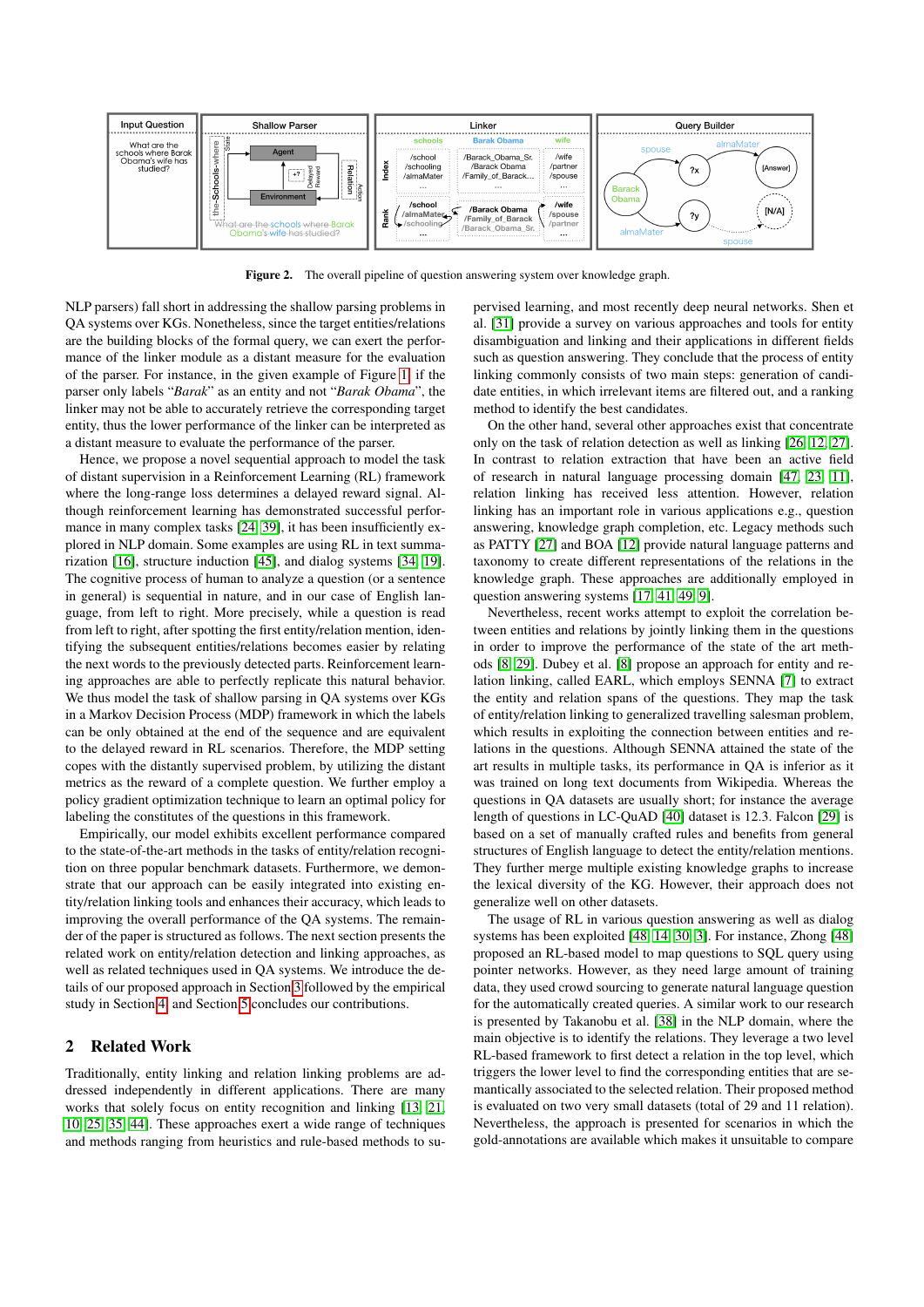to our approach and the reward is computed from the prediction error.

#### <span id="page-2-0"></span>3 Distant Supervision Model

In this section, we present our approach for shallow parsing of questions in natural language for QA systems that operate over knowledge graphs. The task is phrased as a reinforcement learning method to model the problem of distant supervision and is thus formulated in a Markov Decision Process (MDP) framework.

# 3.1 Preliminaries

We are given a set of N questions  $\mathbb{Q} = \{q_i, \ldots, q_N\}$  and a set of their corresponding formal queries  $\mathbb{Z} = \{z_1, \ldots, z_N\}.$ Each question  $q_i \in \mathbb{Q}$  consists of a sequence of  $n_i$  words,  $q_i = [\boldsymbol{w}_1^i, \boldsymbol{w}_2^i, \dots, \boldsymbol{w}_{n_i}^i]$ , which are determined with an arbitrary vectorized representation of size  $d$ ,  $w_j^i \in \mathbb{R}^d$ . On the other hand, the formal queries are the source of quantifying the so-called distant labels in our setting. A query  $z_i \in \mathbb{Z}$ , corresponding to  $q_i$ , is formed from a set of  $m_i \leq n_i$  linked items,  $z_i = \{l_1^i, l_2^i, \dots, l_{m_i}^i\}$ , where a linked item  $l_j^i$  is defined as a triplet of *(title, URI, label)* that links a part of the question (one or more words), i.e., *title*, to a *URI* entry in the knowledge graph with a *label* of either *relation* or *entity*. For instance, given the example question of Figure [1,](#page-0-0) the linked items are as follows  $\{('almaMater", dbp:almaMater, relation),\}$ ("*Barack Obama*", dbr:Barack Obama, entity), ("*spouse*", dbp:spouse, relation)}.

We aim to design a parsing method, which receives a question  $q_i \in \mathbb{Q}$  and identifies its entities and relations by classifying every word into entity, relation, or none. Therefore, every word  $w_j^i$  in the question  $q_i$  is assigned to a label  $y_j^i \in \{2, 1, 0\}$  which stand for entity, relation, and none, respectively. Consequentially, the output vector of the parser for the question "*What are the schools where Barak Obama's wife has studied*" is  $y^i = [0, 0, 0, 1, 0, 2, 2, 0, 1, 0, 0].$ 

## 3.2 The MDP Framework

We model the task of question parsing as a sequential approach based on Reinforcement Learning (RL). The cycle of learning in an RL problem consists of an agent perceiving the state of the environment, performing an action, accordingly, and the environment provides a feedback to evaluate its action. The (delayed) feedback thus operates as a reinforcing signal for optimizing the internal model of the RL framework. An RL problem is mathematically described via Markov Decision Processes (MDPs) [\[36\]](#page-7-32). An MDP is represented via a fivetuple  $\langle \mathbb{S}, \mathbb{A}, \mathcal{P}, \mathcal{R}, \gamma \rangle$ , where S is the state space, A is the set of actions,  $\mathcal{P}: \mathbb{S} \times \mathbb{A} \times \mathbb{S} \rightarrow [0, 1]$  is the transition probability function where  $\mathcal{P}(s_t, a_t, s_{t+1})$  indicates the probability of going to  $s_{t+1}$  after taking action  $a_t$  in state  $s_t$  at time t, in which  $s_t, s_{t+1} \in \mathbb{S}$  and  $a_t \in A$ ,  $\mathcal{R}: \mathbb{S} \times \mathbb{A} \to \mathbb{R}$  is the reward of a state-action pair, and  $0 < \gamma < 1$  is the discount factor. The goal of an MDP is to learn a policy  $\pi : \mathbb{S} \times \mathbb{A} \to [0, 1]$  which maximizes the expected obtained reward. A stochastic policy  $\pi$  gives a probability distribution over the possible actions that the agent can take in the current state.

In our setting, we assume that the input questions are equivalent to the episodes in the reinforcement learning framework. The agent traverses the question from left to the right and decides to choose a label for every word in the sequence based on the information encoded in the current state. At the end of the episode, the obtained labels are integrated and are used to compute a distant loss value which forms a delayed reward signal. In the remainder of this section, we characterize our shallow parsing problem in an MDP framework. Moreover, we discard the superscript  $i$  for brevity in the notation and denote the time step within the episodes of the MDP by index  $t$ .

States. In our setting, the state space is defined as a subsequence of the question at each time step  $t$  as well as the last chosen action. We introduce a parameter  $h$  to control the size of state by considering a window of  $2h + 1$  words over the input question. A state  $s_t$  thus encodes the current word  $w_t$ , h previous words, h next words, and the previous selected action,  $s_t = [\mathbf{w}_{t-h}, \dots, \mathbf{w}_t, \dots, \mathbf{w}_{t+h}, a_{t-1}]$ . Consequently, taking action  $a_t$  at this time step will lead to the next state  $s_{t+1} = [\mathbf{w}_{t-h+1}, \dots, \mathbf{w}_{t+1}, \dots, \mathbf{w}_{t+h+1}, a_t].$ 

Actions. We aim to find the mentions of relations and entities of the questions by classifying their words into a possible set of three labels. We hence specify a discrete action space of  $A = \{0, 1, 2\},\$ where  $a_t \in A$  determines whether the current word is an entity or a relation, or it is out of our interest. At the end of the episode (question), the selected actions,  $A_q = [a_1, \ldots, a_n]$ , form a sequence of mentioned labels for the corresponding words. Note that an action is equivalent to a predicted label, i.e.,  $a_t = \hat{y}_t$ .

Transition function. As choosing an action would only lead to one possible next state, the transition function is deterministic in our problem. That means,  $\mathcal{P}(s_t, a_t, s_{t+1}) = 1$  for  $s_{t+1} =$  $[w_{t-h+1}, \ldots, w_{t+1}, \ldots, w_{t+h+1}, a_t]$  and is zero otherwise.

Reward function. Since the true labels of the words are not given in every state, we are able to evaluate the selection policy only at the end of the question. Therefore, no immediate reward is available at each time step. We thus delay the policy evaluation and utilize the assessment of the linker to compute a distant score for our prediction which serves as a delayed reward for updating the policy. We describe our method for computing the distant feedback below.

## 3.3 The Distant Labels and Reward

Consider the question provided in Figure [1](#page-0-0) again. The example depicts certain complexities in the parsing task that we should take into account. An entity or a relation could refer to more than one word. For instance, the entity dbr: Barack Obama is specified by separately labeling two words *Barak* and *Obama* as entity. Furthermore, as the example illustrates, there is not always a one-to-one mapping between a linked item and a word (or set of words) in the question, e.g., *wife* vs. dbp:spouse and *schools* vs. dbp:almaMater. In addition, recall that the true labels, i.e., entity/relation mentions in the questions, are not available in our problem.

We propose to learn a policy for labeling every word  $w_t$  of a question  $q$  from a distant reward value which is computed from the quality of linked items  $l \in z$ . As a result, our RL framework becomes a distantly supervised approach for the underlying parsing task. To do so, we find the phrases (sequence of words) from the question  $q$  which provide the best indication for each target linked item  $l_j$ . Let  $a_t^{\pi}$  be the action (aka label) chosen by policy  $\pi$  for word  $w_t$  and assume that  $a_t^{\pi}$  is either entity or relation, i.e.,  $a_t^{\pi} \neq 0$ , we group the words within the same label to construct the set of entity and relation mentions for the question at-hand. For instance, if  $(a_{t-1}^{\pi} \neq a_t^{\pi}) \wedge (a_t^{\pi} =$  $a_{t+1}^{\pi} = \cdots = a_{t+b}^{\pi}$   $\wedge$   $(a_{t+b}^{\pi} \neq a_{t+b+1}^{\pi})$ , we concatenate these sequence of b words into one phrase,  $\omega_k = [\boldsymbol{w}_t, \dots, \boldsymbol{w}_{t+b}]$  with label  $\lambda_k = a_t^{\pi}$ . Hence, at the end of the episode (question), a set of g entity and relation mentions  $\Omega = {\omega_1, \ldots, \omega_g}$  are obtained along with their predicted labels  $\Lambda = {\lambda_1, \ldots, \lambda_g}$ , where  $g \leq n$ , and optimally  $g = m$ . Using a well-qualified similarity function  $\phi(.,.) \mapsto \mathbb{R}$ , we aim to compute a score for prediction of each  $(\omega_k, \lambda_k)$  pair from the actual policy by finding a linked item from  $z$ , which is of the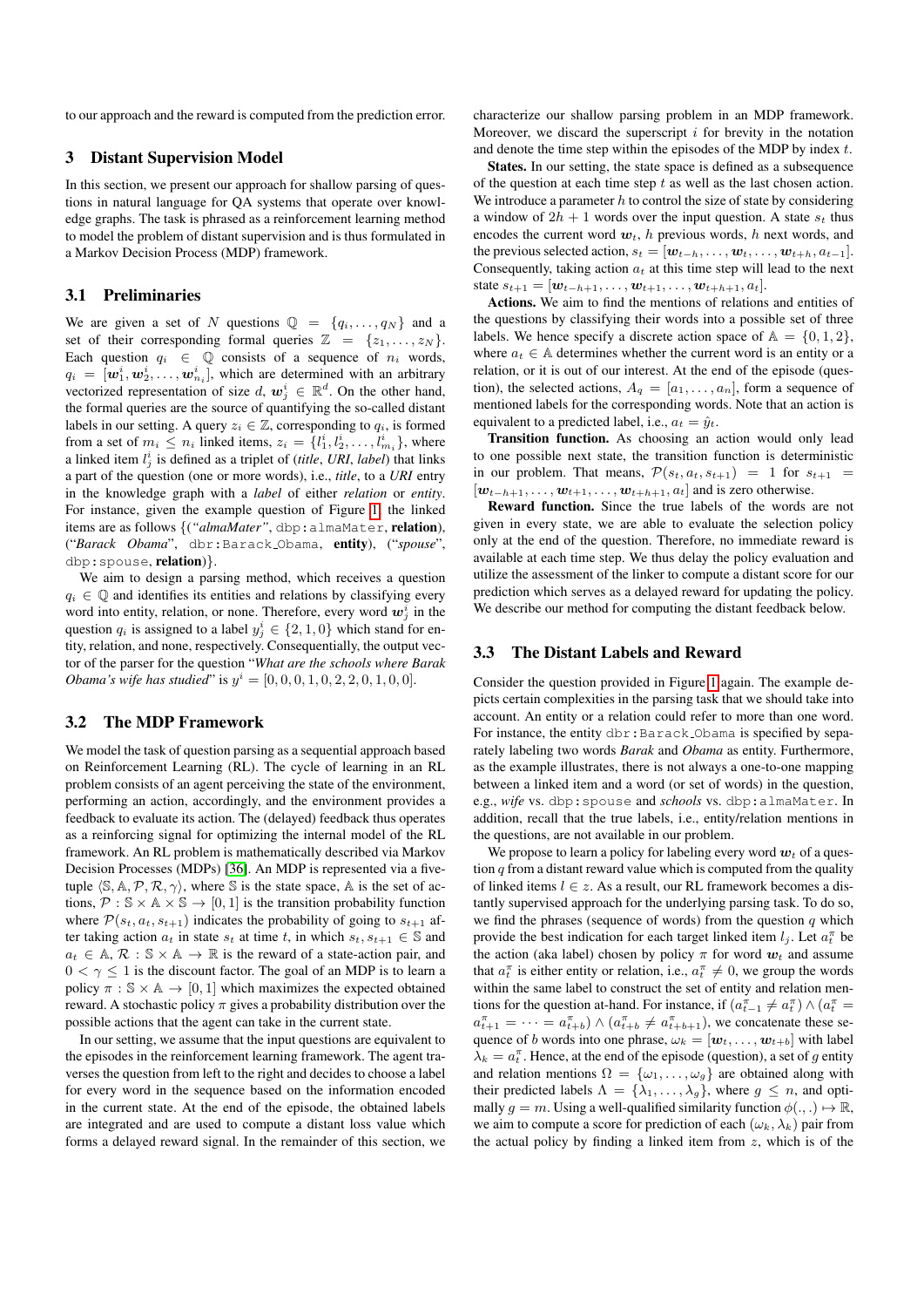same label as  $\lambda_k$  and its title is the most similar to  $\omega_k$ 

<span id="page-3-1"></span>score(
$$
\omega_k
$$
,  $\lambda_k$ ) =  $\max_{l \in z, \text{ label}(l) = \lambda_k} \phi(\omega_k, \text{title}(l)).$  (1)

As a result,  $score(\omega_k, \lambda_k)$  computes how relevant the predicted label for the phrase  $\omega_k$  is to the label of the most similar target linked item, and will later be used to define the delayed reward of an episode/question. Continuing with the question in the earlier example, if the model labels the word *"where"* as a relation, it would get a very low score as it is not similar to neither of both target relations. In contrast, if the word *"Obama"* is marked as an entity, it will be matched to dbr:Barack Obama with a fairly high score, and when the model correctly identifies both *"Barak"* and *"Obama"* as an entity phrase, we get an almost exact match. Note that the choice of similarity function is very essential as it should be able to detect the words with the same meaning, such as *"spouse"* and *"wife"*, as well as typographical errors, for instance the letter *"c"* is missing in *"Barak"*.

Now we utilize the obtained scores to define a distant feedback for the whole episode which provides a delayed reward. Given the scores computed from Equation [\(1\)](#page-3-1), the total reward is defined as the average scores of all identified phrases in the question

<span id="page-3-2"></span>
$$
r = \frac{1}{g} \sum_{k=1}^{g} \text{score}(\omega_k, \lambda_k), \tag{2}
$$

where  $r$  also represents the so-called distant measure for the whole question. The obtained reward is further discounted by the factor  $\gamma$ for the previous states and is used to specify feedback for the overall episode, particularly, the words that are not identified as any entity/relation mention and labeled as zero.

## 3.4 Optimization

Once the shallow parsing task is successfully phrased in an MDP framework, we aim to learn a deterministic policy  $\pi$  which provides the best action (annotation) given the actual state (word). Note that the learned policy in our RL framework is a stochastic policy, and we can simply turn that into a deterministic action selection using  $\pi(s) = \arg \max_a \pi(a|s)$ . Subsequently, we take a policy gradient method [\[37\]](#page-7-33) to directly learn the optimal policy without learning the intermediate value functions. The goal of policy gradient algorithm is to learn a policy  $\pi$  with parameters  $\theta$ , i.e.,  $\pi_{\theta}$ , where following that policy maximizes the "expected" obtained reward. Recall that in our setting, the episodes are formed from the available questions in the training data. However, following various policies creates different episodes from a single question which leads to a total of  $M$  episodes. We thus assume that an episode  $\tau_i$  is formed when following policy  $\pi_{\theta}$  with a probability of

$$
P(\tau_i; \pi_\theta) = P(s_1^i) \prod_t \pi_\theta(a_t^i | s_t^i) \mathcal{P}(s_t^i, a_t^i, s_{t+1}^i),
$$

and since the transition probability is deterministic, we have

$$
P(\tau_i; \pi_{\theta}) = P(s_1^i) \prod_t \pi_{\theta}(a_t^i | s_t^i).
$$

Let  $r^i$  be obtained from Equation [\(2\)](#page-3-2) and  $R(\tau_i) = \sum_t \gamma^{t-1} r_t^i$  be the total discounted reward acquired for episode  $\tau_i$  while following policy  $\pi_{\theta}$ , the objective function is defined as

<span id="page-3-3"></span>
$$
J(\theta) = \sum_{i=1}^{M} P(\tau_i; \pi_{\theta}) R(\tau_i), \qquad (3)
$$

which aims to maximize the expected reward over all possible episodes, weighted by their probabilities under policy  $\pi_{\theta}$ . Hence, we estimate the gradients in the direction of higher discounted reward to update the parameters  $\theta$  of the policy  $\pi$  via gradient ascent

$$
\theta \leftarrow \theta + \alpha \nabla_{\theta} J(\theta),
$$

where  $\alpha$  is the learning rate, and by taking the log of likelihood, the gradient becomes

$$
\nabla_{\theta} J(\theta) = \sum_{i=1}^{M} \nabla_{\theta} \log \pi_{\theta}(a_t^i | s_t^i).
$$

Given the objective function in Equation [\(3\)](#page-3-3), we employ a deep learning method as a general function approximation technique to learn the parameters  $\theta$ . We thus design a fully connected neural network with three layers as the policy network. In the first layer, the words are vectorized using a word vectorization technique e.g., word embedding [\[22,](#page-7-34) [28\]](#page-7-35). The state is then created using the current, the  $h$  previous and  $h$  next vectorized words along with the last chosen action, which is a numerical value. The second layer can be either a linear transformation with Relu as an activation function, or an LSTM or a Bi-LSTM. We compare different architectures in Section [4.](#page-3-0) The output layer uses Softmax activation to provide the final action distributions, from which the agent would sample the next action  $a_{t+1} \sim \pi_{\theta}(s_t, a_t)$ .

## <span id="page-3-0"></span>4 Empirical Study

In this section, we evaluate the performance of our proposed approach for shallow parsing in QA systems over KGs. We conduct our experiments on three popular benchmarking datasets: (i) LC-QuAD [\[40\]](#page-7-27), (ii) QALD-6 [\[42\]](#page-7-36), and (iii) QALD-7 [\[43\]](#page-7-37). The first dataset consists of 5,000 manually crafted question-query pairs that covers a wide range of vocabulary, semantic complexity, spelling and grammar mistakes, and types of question. The other two datasets are from the Question Answering over Linked Data (QALD<sup>[4](#page-3-4)</sup>) challenge series. QALD-6 contains 350 training questions as well as 100 questions in the test set, whereas QALD-7 has 215 training questions and 50 questions in the test set.

Recall that in our distantly supervised setting, the target entity/relation mentions are not available. Therefore, we evaluate our parser in combination with a linker to the KGs as a proxy for assessing its performance compared to the baseline linking methods. In the remainder, we denote the combination of our parser and the linking component by *MDP-Parser*. The performance of different methods is evaluated via *accuracy* which indicates whether the top candidate obtained from our method correctly matches the items identified in the target query. Furthermore, we employ *Mean Reciprocal Rank (MRR)* in cases where a list of candidates with length k are presented MRR =  $\frac{1}{k} \sum_{i=1}^{k} \frac{1}{\text{rank}_i}$ , where rank<sub>i</sub> specifies the position of the target item in the list of candidates. In addition, we employ a Bayesian optimization approach using SigOpt [\[20\]](#page-7-38) for hyper-parameter optimization on the validation set.

Reproducibility. The source code and all intermediate files of our method is available on [https://github.com/AskNowQA/](https://github.com/AskNowQA/DeepShallowParsingQA) [DeepShallowParsingQA](https://github.com/AskNowQA/DeepShallowParsingQA) to facilitate reproducibility.

<span id="page-3-4"></span><sup>4</sup>http://qald.aksw.org/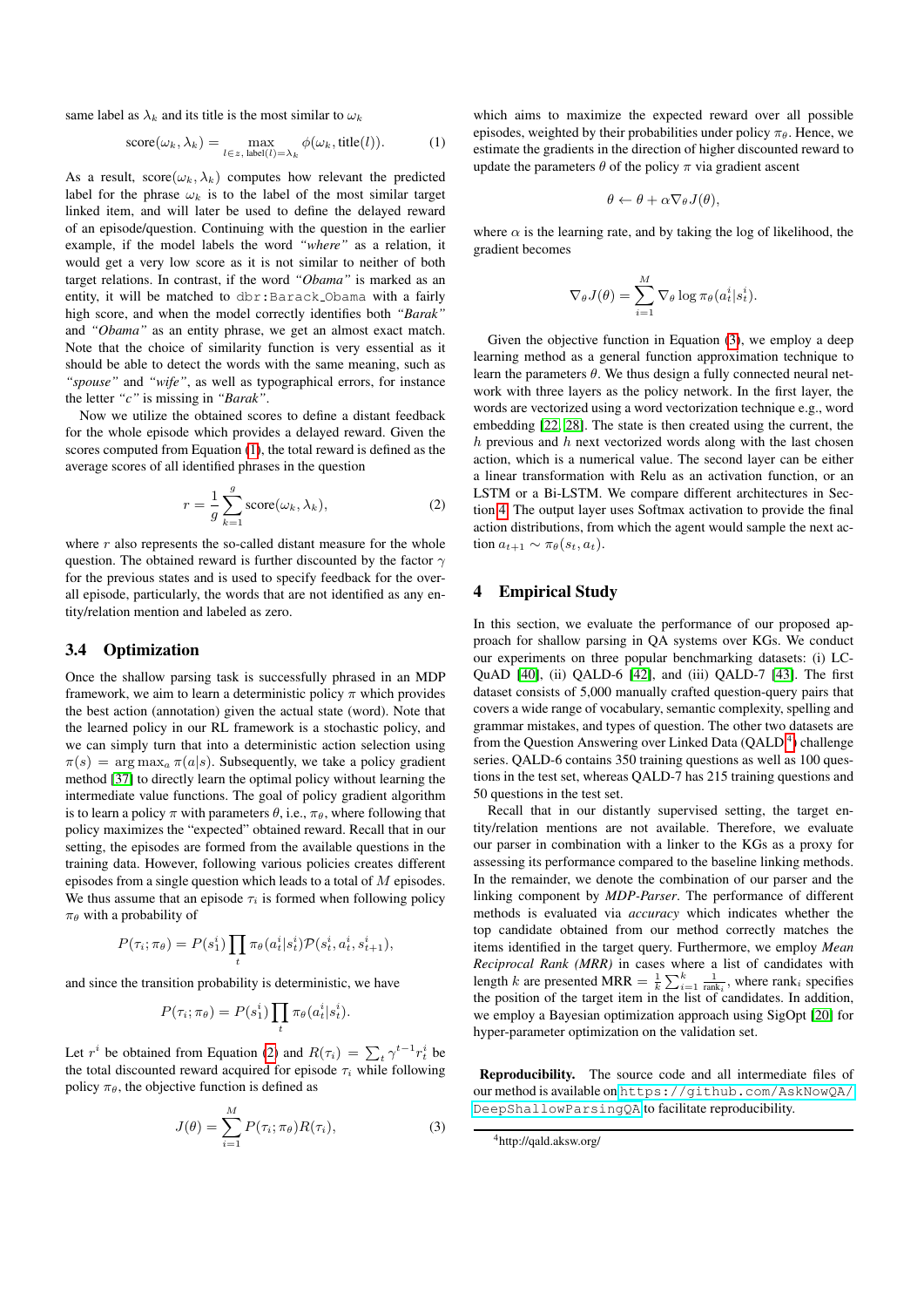# <span id="page-4-1"></span>4.1 Linking Component

We design a simple linking component which is able to retrieve the entities and relations from the knowledge graph given the output of the shallow parsing. The linking component consists of two steps: retrieving the candidate items and ranking them. In the first step, we employ Apache Lucene<sup>[5](#page-4-0)</sup> to create a full-text index of the characterlevel tri-grams of the entities/relations from the underlying KG. These obtained indices provide a list of candidate URIs given the mentions that parser predicted to be either an entity or a relation (see Figure [2\)](#page-1-0). Note that we distinguish *"relation"* linking from *"entity"* linking in the evaluation as they have distinct characteristics. Furthermore, in order to increase the accuracy of the relation linking, we extend the output of the relation index with the relations that are in a one-hop distance of the top candidate entity for each entity mentions. In the second step, the candidates are ranked according to a pair-wise ranking function which utilizes an appropriate similarity method.

We consider three different techniques for computing the similarity in the ranking function that capture either the semantic similarity, surface resemblances, or both. In order to capture the string similarity, we examine the top-10 best performing techniques for full name matching reported by [\[6\]](#page-6-7), and we choose levenshtein distance (LEV) to capture the string similarity of a given mention and the corresponding candidates, which performs the best in our setting. Second, to support semantic similarity, we utilize GloVe vectors [\[28\]](#page-7-35) to initialize the word embedding (EMB) vectors, where we decide for cosine similarity over euclidean distance and word mover's distance [\[15\]](#page-7-39) due to its efficiency in terms of performance and time.

Finally, we combine both of them via a linear function (LEV+EMB). In the experiments, we use LEV for the entity linking and LEV+EMB for the relation linking, which intuitively means that the string similarity is sufficient for matching the entities, while for the relations semantic similarity is also required.

#### 4.2 Baseline Methods

We evaluate the performance of our approach in comparison to four categories of baseline methods. First, we employ two well-known NLP parsers, namely SENNA [\[7\]](#page-6-4) and Flair [\[2\]](#page-6-3), combined with our linking component (see Section [4.1\)](#page-4-1) to measure the gain in the performance of our parser, which is designed for QA systems, compared to an existing NLP shallow parser. Note that, to the best of our knowledge, no parser which is specifically designed for QA systems is available to be used as other baselines. Second, we compare our approach to an LSTM as well as a Bi-LSTM model which converts the obtained scores into weak labels to address the parsing problem as a classification task. This helps to highlight the importance of modeling the distant supervision problem in an RL paradigm in contrast to using local scores.

The third group of baselines includes the state of the art entity/relation linking methods that already contain an internal parser. We take EARL [\[9\]](#page-7-2) and Falcon [\[29\]](#page-7-3) that report results on both entity as well as relation linking tasks. In addition, Babelfy [\[25\]](#page-7-14), FOX [\[35\]](#page-7-15), TagMe [\[10\]](#page-7-13) and DBpedia Spotlight [\[21\]](#page-7-12) serve as baselines for entity linking, and SIBKB [\[32\]](#page-7-40) and ReMatch [\[26\]](#page-7-18) are used for the task of relation linking. Finally, in order to show the effectiveness of our approach in combination with existing entity/relation tools, we substitute the shallow parsing component in EARL with our parser and address this baseline as *EARL+MDP-Parser*. In general, our parser



<span id="page-4-2"></span>Figure 3. Performance in terms of MRR for various network architectures w.r.t. state size on LC-QuAD dataset.

could be re-used in different methods and combined with various linkers to form a powerful pipeline.

# 4.3 Performance Results

#### *4.3.1 Model Selection*

In the first experiment, we analyze the impact of two of the main design factors of our model: the state size which is controlled by parameter h encoding the number of previous and next words included in the state, and the architecture of the deep model.

Figure [3](#page-4-2) reveals the effect of different choices of models on the performance of entity and relation linking task in terms of MRR where  $k = 1$ . The experiments are repeated for several runs and report the average results with standard errors. The figure illustrates that the LSTM model gives better results than the other models regardless of the value of parameter  $h$ . Additionally, the state size of 3, i.e.  $h = 2$ , achieves the best performance in different deep models, however comparing to  $h = 1$ , the improvement is marginal, but the computational costs are much higher. Hence, in the remainder of this section, we set  $h = 1$  and use the deep architecture that contains an LSTM layer for our empirical study.

<span id="page-4-3"></span>Table 1. Accuracies for *entity* linking task.

| Approach           | LC-OuAD | OALD-6 | OALD-7 |
|--------------------|---------|--------|--------|
| <b>SENNA</b>       | 0.27    | 0.22   | 0.22   |
| Flair              | 0.59    | 0.56   | 0.43   |
| <b>LSTM</b>        | 0.47    | 0.43   | 0.46   |
| <b>Bi-LSTM</b>     | 0.39    | 0.25   | 0.15   |
| <b>Babelfy</b>     | 0.17    | 0.29   | 0.29   |
| <b>FOX</b>         | 0.40    | 0.49   | 0.41   |
| TagMe              | 0.30    | 0.34   | 0.41   |
| EARL               | 0.60    | 0.50   | 0.56   |
| DB pedia Spotlight | 0.54    | 0.68   | 0.62   |
| Falcon             | 0.74    | 0.70   | 0.38   |
| <b>MDP-Parser</b>  | 0.76    | 0.70   | 0.69   |
| EARL+MDP-Parser    | 0.71    | 0.61   | 0.62   |

## *4.3.2 Evaluation of Entity/Relation Linking*

We first evaluate the performance of various approaches for the task of entity linking. Table [1](#page-4-3) presents the obtained results on the testset of LC-QuAD, QALD-6 and QALD-7 datasets. The table demonstrates that our MDP-based method outperforms different baseline systems in LC-QuAD and QALD-7 datasets. Although Falcon has

<span id="page-4-0"></span><sup>&</sup>lt;sup>5</sup>https://lucene.apache.org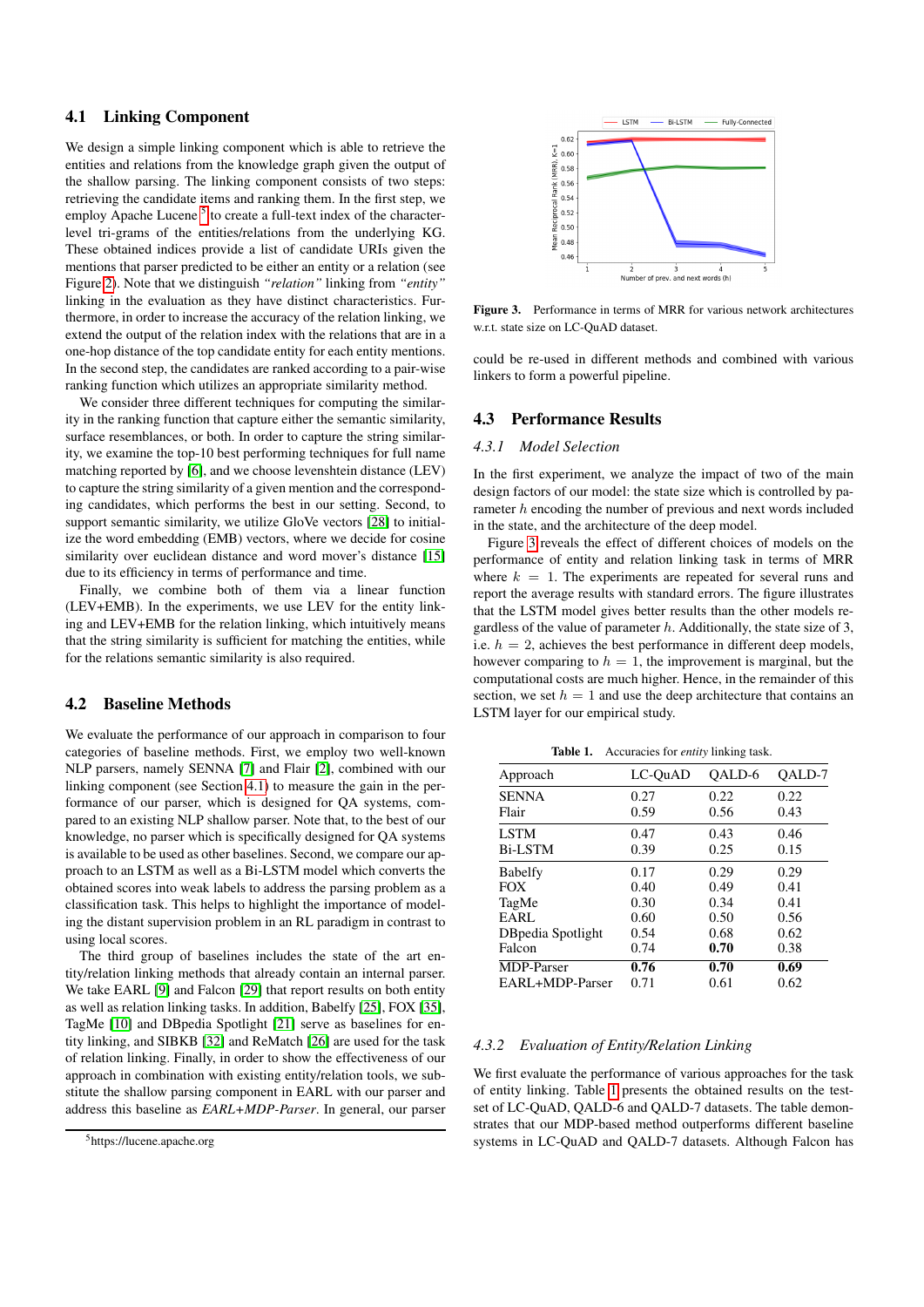a good performance on two datasets, it has significantly lower performance on  $QALD-7$  data<sup>[6](#page-5-0)</sup>. The reason for this lies in the fact that Falcon is a rule-based system which requires manual rule-extraction, and the authors reportedly used other data to extract the rules. The low accuracy of 38% leads to the conclusion that the extracted rules are overfitted and do not generalize well to other datasets. Additionally, looking closer to the result of EARL+MDP-Parser illustrates that our method significantly increases the performance of EARL by more than 10% on LC-QuAD as well as QALD-6, and by a factor of 6% on QALD-7 dataset.

<span id="page-5-1"></span>Table 2. Accuracies for *relation* linking task.

| Approach          | LC-OuAD                       | OALD-6 | OALD-7 |
|-------------------|-------------------------------|--------|--------|
| <b>SENNA</b>      | 0.10                          | 0.02   | 0.06   |
| <b>LSTM</b>       | 0.28                          | 0.20   | 0.15   |
| <b>Bi-LSTM</b>    | 0.25                          | 0.06   | 0.03   |
| $SIBKB*$          | 0.14                          | N/A    | N/A    |
| ReMatch*          | 0.16                          | N/A    | N/A    |
| EARL              | 0.26                          | 0.18   | 0.15   |
| Falcon            | 0.38                          | 0.30   | 0.13   |
| <b>MDP-Parser</b> | 0.45                          | 0.34   | 0.25   |
| EARL+MDP-Parser   | 0.34                          | 0.22   | 0.24   |
|                   | * Results are taken from [29] |        |        |

We further evaluate the performance of our method compared to the baselines for the task of relation linking. Table [2](#page-5-1) summarizes the results in terms of accuracy. Despite the simplicity of the linking component in our approach, MDP-Parser achieves better results compared to the baselines, and again, improves the performance of EARL by almost 5% on all the datasets. Note that the overall low performance of relation linking methods in comparison to the entity linking is due to the intrinsic complexity in various dimensions, such as difficulty of capturing the relation mentions, semantic closeness, similar candidates from the underlying KG, etc.

Moreover, we analyze the performance of the approach for retrieving top- $k$  candidates instead of only one. In the real scenarios, by integrating a linker into a full question answering pipeline, the query generator can process multiple candidates per entity/relation mention (see [\[46\]](#page-7-41)), which leads to increase in the performance of the whole QA pipeline (see Section [4.3.3\)](#page-5-2). Hence, we expand the list of generated candidates to consider top- $k$  items and report the performance in terms of MRR in Figure [4](#page-5-3) for EARL, MDP-Parser and EARL+MDP-Parser (Falcon is omitted as it provides a single candidate per each entity/relation mention). The results show that MDP-Parser constantly outperforms EARL for different values of  $k$  in both entity linking (a) and relation linking (b) tasks. Particularly, we observe a significant enhancement (about 5%) of our approach in relation linking, which is due to the fact that there are linked items with a very similar label (e.g., *dbr:school* and *dbr:schools*) in the KG. This means that by providing more items in the list of candidates, the query generator is at liberty to use the most appropriate candidate.

# <span id="page-5-2"></span>*4.3.3 Performance of an Overall QA Pipeline*

In order to study the impact of our shallow parsing approach in a complete question answering pipeline, we implement the pipeline shown in Figure [2,](#page-1-0) in which we employ SQG [\[46\]](#page-7-41) to serve as the query building component. In this pipeline, the parser annotates the



<span id="page-5-3"></span>**Figure 4.** Performance in terms of MRR w.r.t. the value of  $k$ .



<span id="page-5-4"></span>**Figure 5.** The recall of various QA pipelines w.r.t. the value of  $k$ .

input questions as required by the linker component. The linker component further extracts a list of candidates from the underlying KG for each input from the parser. Lastly, the query builder component takes the candidate items from the linker and generates the final candidate formal queries.

We thus instantiate four realizations of the pipeline: (i) EARL with its internal parsing (ii) Falcon with its internal parsing (iii) combination of MDP-Parser with our ad-hoc linking component explained in Section [4.1](#page-4-1) (iv) EARL as the linking component with MDP-Parser as parsing component. Figure [5](#page-5-4) depicts the performance of each pipeline on the LC-QuAD dataset in terms of recall, which is defined as whether the query builder was able to create the target formal query using top- $k$  candidates by the linker, irrespective of its ranking among all candidate formal queries. We can observe from Figure [5](#page-5-4) that the pipeline using MDP-Parser, i.e. (iii), achieves the best score for  $k > 3$ . Also, the pipeline that uses MDP-Parser as the shallow parser and EARL as linker (EARL+MDP-Parser) achieves a performance boost of about 5% in comparison to EARL.

<span id="page-5-0"></span><sup>6</sup>The results of Falcon are computed via: https://labs.tib.eu/falcon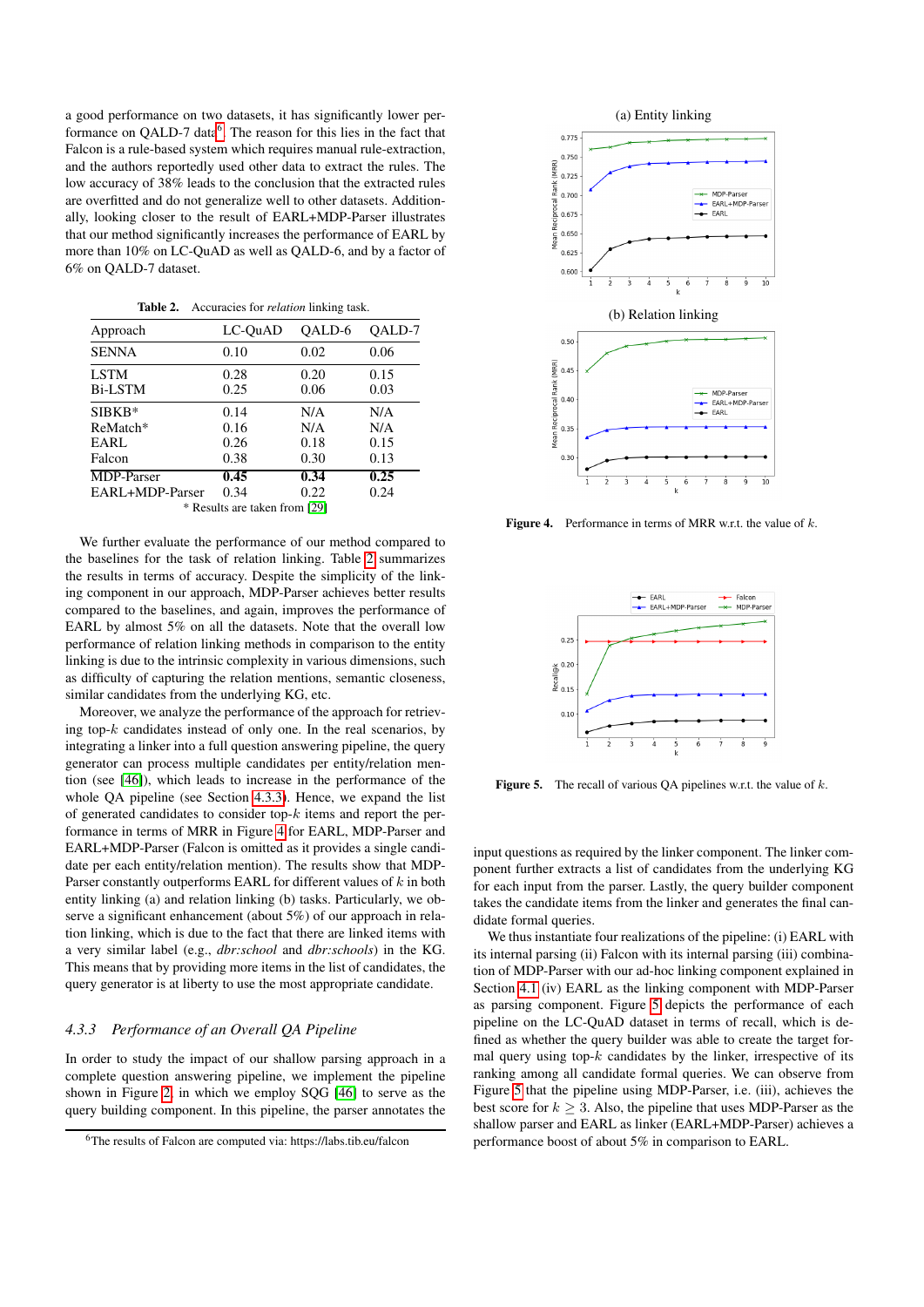## *4.3.4 Case Sensitivity*

In many scenarios, the input questions from the users contain different variety of mistakes including ignoring capitalization. The lower/upper case usually helps to find out the entities, and many approaches depend on them. In this experiment, we show that our approach is not affected as much as others. We thus evaluate the robustness of our method, with respect to case sensitivity, compared to two state of the art baselines: EARL and Falcon. To do so, we modify all the questions in the LC-QuAD data to lowercase and re-evaluate the methods. Table [3](#page-6-8) shows that the performance of both baselines remarkably falls down on the modified dataset. The accuracy of EARL drops by 60% and 10%, and Falcon by 29% and 23% for entity linking and relation linking tasks, respectively (cmp. Table [1](#page-4-3) and Tabl[e2\)](#page-5-1). On the other hand, MDP-Parser performs almost the same as before for relation linking (only 1% decrease). However, the accuracy of entity linking drops by 15%. This result indicates that while MDP-Parser certainly benefits from capitalization, it does not totally depend on that compared to the baselines.

<span id="page-6-8"></span>

| Approach             | Entity linking | Relation linking |
|----------------------|----------------|------------------|
| EARL                 | 0.006          | 0.164<br>0.152   |
| Falcon<br>MDP-Parser | 0.453<br>0.612 | 0.443            |

# 4.4 Error Analysis

To better understand the success and failure cases of MDP-Parser and the baseline systems, we randomly select 250 out of 1,000 questions from the LC-QuAD test set and perform a thorough manual assessment of failure cases for MDP-Parser, EARL, and Falcon in four categories: Linker Failure, Missing/No Relation Span, Incomplete Entity Span, and others. Figure [6](#page-6-9) depicts the failure percentage of different methods.The most failure in all three methods occurs because of failure in the linking component, when the linker fails to retrieve the target items, given that the shallow parser provided the correct entity/relation mentions. For instance, in the question To which places do the flights go by airlines headquartered in the UK, the phrase UK was identified as a potential entity, yet the linker failed to find dbr:United Kingdom.

The second most common case for MDP-Parser is where it fails to extract at least one relation in the question. As an example, given the question Who are the stockholder of the road tunnels operated by the Massachusetts Department of Transportation?, with target relation set of [dbp:owner, dbp:operator, dbo:RoadTunnel], MDP-Parser correctly identified stockholder and operated as candidate relation spans, however, failed to recognize road tunnels. However, the baseline systems tend to offer more relation spans than MDP-Parser, which caused them to falsely suggest the relation mentions that are not related to the target relations.

The next frequent reason for failure in MDP-Parser is incomplete entity span, which usually occurs for long entity mentions. As an instance, for question Who created the Women in the Garden and also the L'Enfant a la tasse?, MDP-Parser correctly identified L'Enfant a la tasse as one entity, however, failed to cast Women in the Garden as an entity mention, instead it presented Woman and garden as two separated en-



<span id="page-6-9"></span>Figure 6. Error analysis of the results.

tity mentions. Still, MDP-Parser generally handles long entity mentions better than the baseline systems. Lastly, there are less frequent cases such as the instances where two entity/relation mentions reported as one, or where there is no entity mention, etc.

# <span id="page-6-5"></span>5 Conclusions

In this paper, we designed a shallow parsing method, called MDP-Parser, for question answering systems over knowledge graphs. Considering that the true labels are not available, we presented a sequential approach based on reinforcement learning which is able to model the distantly supervised task by computing a delayed reward signal from distantly computed scores. Furthermore, we combined our parser with an ad-hoc linking component and empirically showed that our method significantly outperforms the baseline systems. In addition, integrating our method into an existing linker remarkably boosted the performance of the linker on the benchmarking datasets.

Acknowledgements. We acknowledge support by Deutsche Forschungsgemeinschaft (DFG) within the Collaborative Research Center SFB 876 "Providing Information by Resource-Constrained Analysis", project B3 as well as by German Federal Ministry of Education and Research funding for the project SOLIDE (no. 13N14456) and the EU ITN project Cleopatra (grant no. 812997).

# **REFERENCES**

- <span id="page-6-1"></span>[1] Abdelrahman Abdelkawi, Hamid Zafar, Maria Maleshkova, and Jens Lehmann, 'Complex query augmentation for question answering over knowledge graphs', in *OTM Confederated International Conferences" On the Move to Meaningful Internet Systems"*. Springer, (2019).
- <span id="page-6-3"></span>[2] Alan Akbik, Duncan Blythe, and Roland Vollgraf, 'Contextual string embeddings for sequence labeling', in *COLING 2018, 27th International Conference on Computational Linguistics*, (2018).
- <span id="page-6-6"></span>[3] Jacob Andreas, Marcus Rohrbach, Trevor Darrell, and Dan Klein, 'Learning to compose neural networks for question answering', *arXiv preprint arXiv:1601.01705*, (2016).
- <span id="page-6-0"></span>[4] Kurt Bollacker, Colin Evans, Praveen Paritosh, Tim Sturge, and Jamie Taylor, 'Freebase: a collaboratively created graph database for structuring human knowledge', in *Proceedings of the 2008 ACM SIGMOD international conference on Management of data*, (2008).
- <span id="page-6-2"></span>[5] Nilesh Chakraborty, Denis Lukovnikov, Gaurav Maheshwari, Priyansh Trivedi, Jens Lehmann, and Asja Fischer, 'Introduction to neural network based approaches for question answering over knowledge graphs', *arXiv preprint arXiv:1907.09361*, (2019).
- <span id="page-6-7"></span>[6] Peter Christen, 'A comparison of personal name matching: Techniques and practical issues', in *Sixth IEEE International Conference on Data Mining-Workshops (ICDMW'06)*, pp. 290–294. IEEE, (2006).
- <span id="page-6-4"></span>Ronan Collobert, Jason Weston, Léon Bottou, Michael Karlen, Koray Kavukcuoglu, and Pavel Kuksa, 'Natural language processing (almost) from scratch', *J. Mach. Learn. Res.*, 12, 2493–2537, (November 2011).